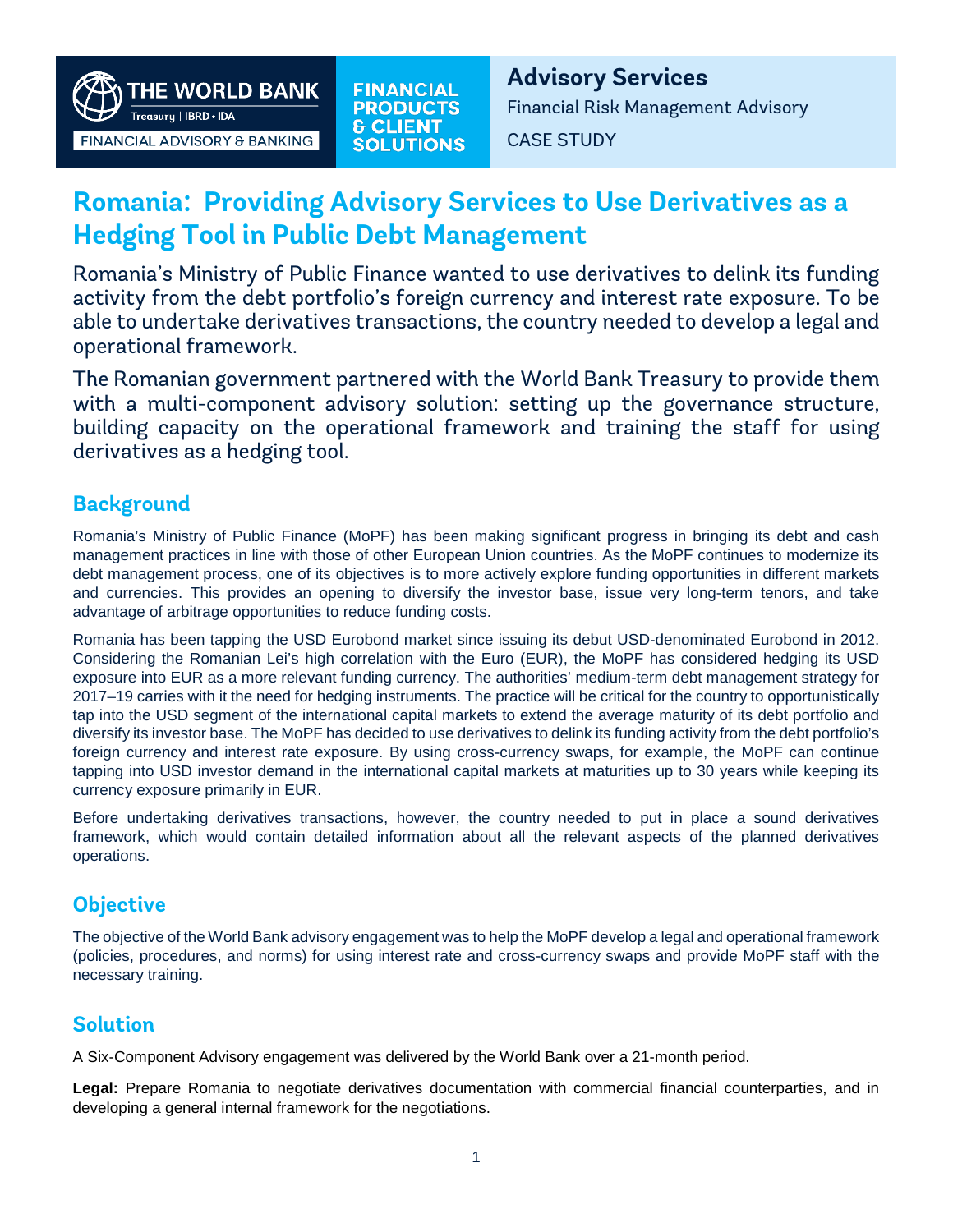**Pricing and Valuation**: Build capacity to price "plain vanilla" derivatives with emphasis on the valuation of interest rate and currency swaps. MoPF staff were to ultimately be comfortable using the financial math of valuing interest rate and currency swaps and be familiar with the pricing sources and market practices related to quotations.

**Risk Management**: Advance MoPF's capability to assess and manage the risks related to derivatives, especially counterparty credit risk.

**Execution:** Develop high-level operational procedures and train the MoPF staff that would implement them during the pre-trade processes related to interest rate and cross-currency swaps.

**Post-Trade Processes**: Increase MoPF staff's competency to better understand the need for legal documentation, electronic affirmation, confirmation of derivatives transactions, and post-trade execution processes, including the significant roles to be performed by staff in mitigating associated risks. Also, build capacity of MoPF staff to assess the pros and cons of outsourcing post-trade functions and collateral management to a third party, and manage the collateral in-house, if they decided to do so, as well as the relationship with a third party.

**Training:** Deliver hands-on training, technical workshops, and extensive written material to MoPF staff to accomplish the required level of expertise.

### **World Bank's Role**

The World Bank Treasury put together a team, consisting of expert practitioners from several units of the Bank, including Treasury, Accounting, Credit, Legal and outside subject matter experts. The experts, with extensive day-today market-facing experience, provided the necessary training to prepare the Romanian MoPF to set up the necessary legal and operational framework. More specifically, the team:

- Identified the MoPF's objectives.
- Defined the scope of the project, internal and external resources needed, time-frame, deliverables, project flow, and cost.
- Assessed current Romanian legal and operational framework.
- Advised on policy frameworks and guidelines for (i) developing a general legal framework and internal procedures; (ii) managing credit risk with the counterparties on OTC derivatives; (iii) sound practices.
- Assessed internal organization, overall staffing, IT capabilities, and post-trade execution management requirements.
- Provided specific formal and ad hoc assistance as well as extensive training on (i) setting up the legal framework; (ii) pricing and valuation of derivatives; (iii) risk management; (iv) execution and post-trade processes of interest rate and cross-currency swaps.
- Assessed pros and cons, including cost implications, of using a third party for post-trade processes related to interest rate and cross-currency swaps, and provided guidance for selecting and managing the relationship with external third parties.
- Ensured timely and cost-efficient implementation of the project.

### **Outcome**

Since June 30, 2018, the conclusion of the advisory engagement, the MoPF has taken several steps to implement the project's recommendations. For example, it proceeded to make amendments to the primary and secondary legislation.

On August 31, 2018, new legislation was approved which amends and supplements earlier legislation on public debt, and includes new definitions related to the close-out netting provision and the use of collateral. This supplements legislation provisions which explicitly grant authority to the Ministry of Public Finance to undertake derivatives transactions.

The Ministry of Public Finance is also in the process of amending the Methodological Norms in order to apply the provisions of existing legislation on public debt concerning the use of financial derivatives and introducing new concepts specific to financial derivatives that reflect good international practice in the field of derivatives and a clear, predictable and coherent legislative framework.